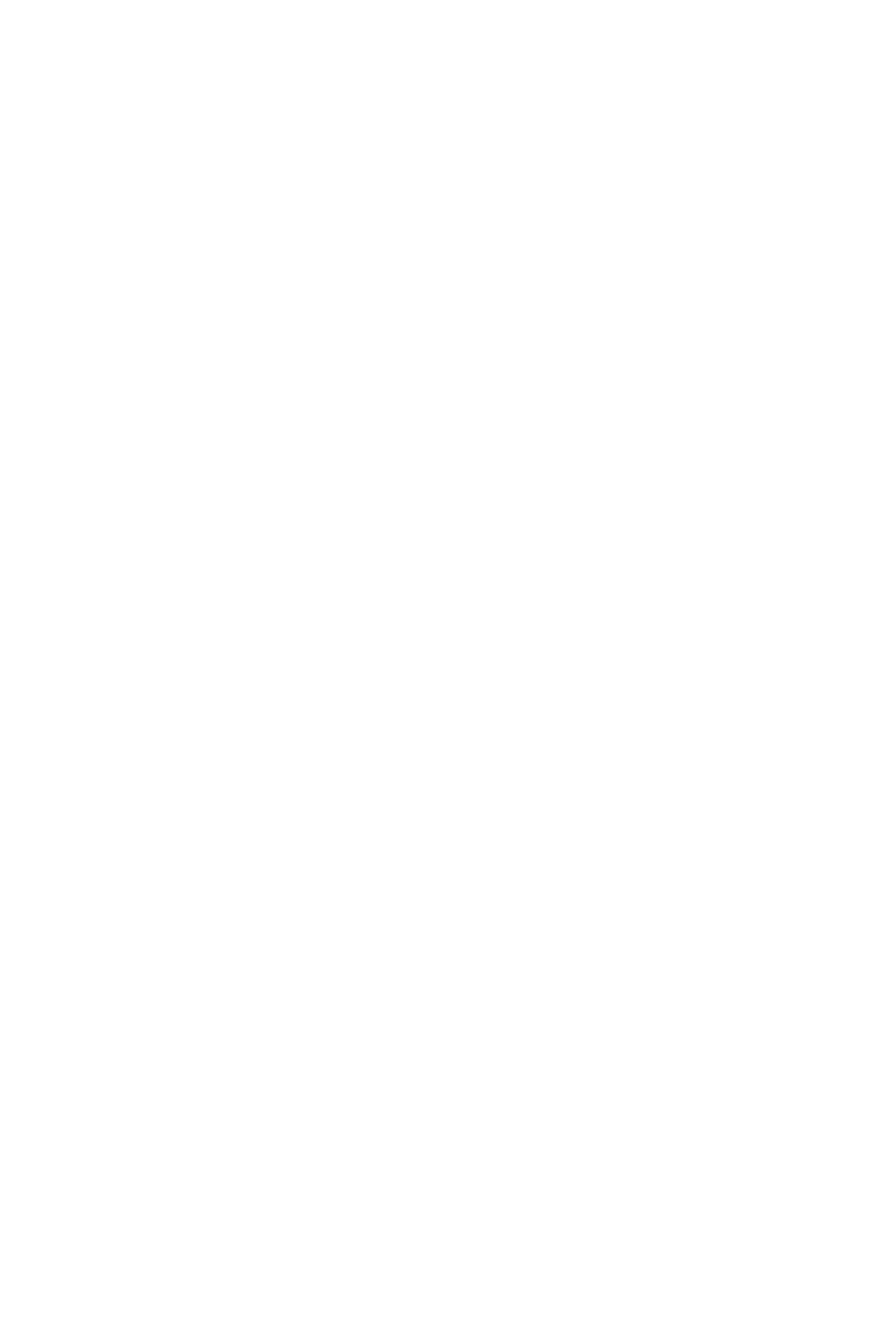

**The Bizarre Holiday Letters of Maggie Jennings**

By Milo Shapiro

based on a concept created by Jennifer Coburn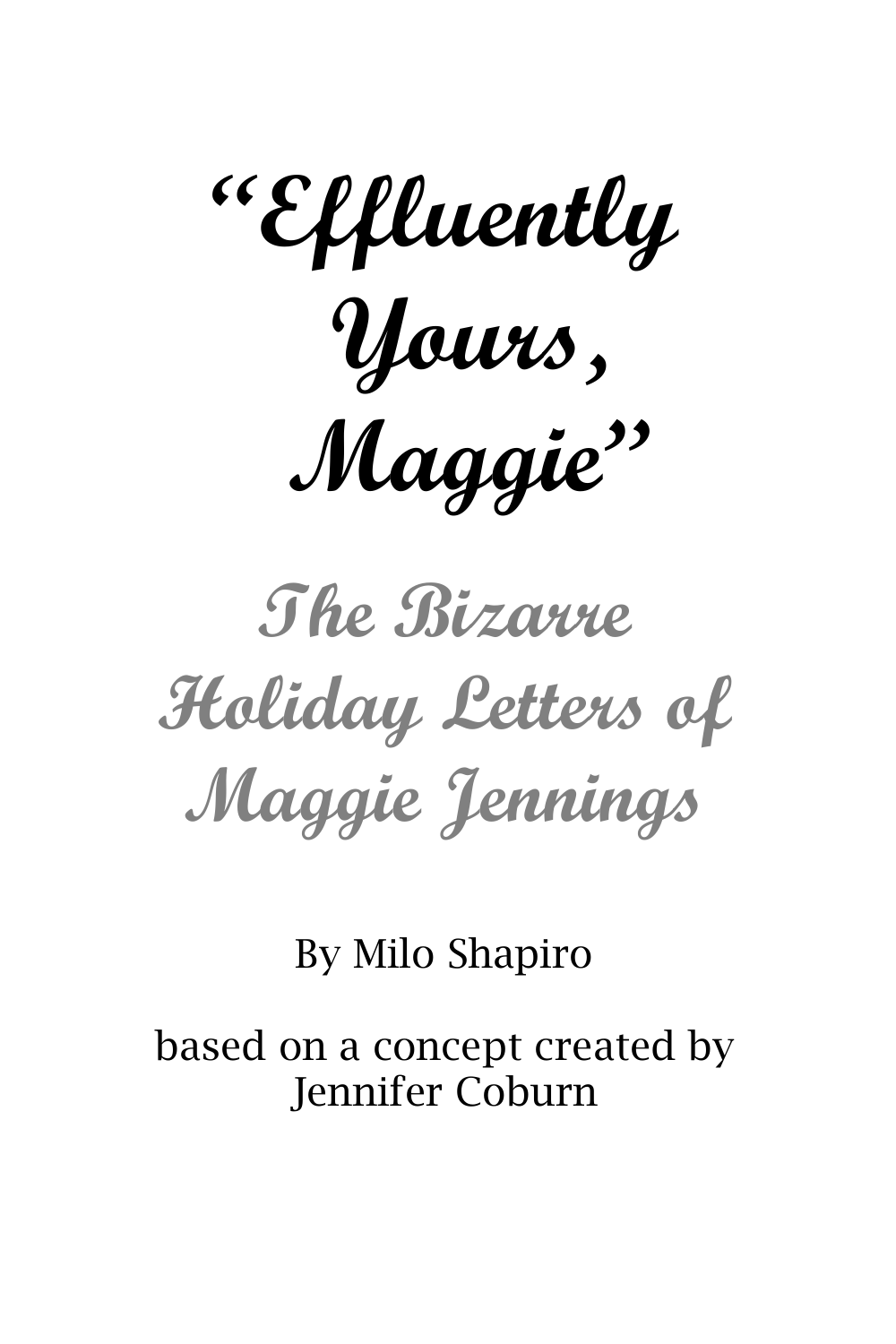Effluently Yours, Maggie: The Bizarre Holiday Letters of Maggie Jennings

First Edition ©2010, Milo Shapiro.

Second Edition (v1) ©2014, Milo Shapiro.

All rights reserved. Published by Lulu. [www.lulu.com](http://www.lulu.com/) , Morrisville, NC.

No portion of this book may be reproduced or transmitted in any form or by any means, electronic or mechanical, including photocopying, without permission in writing from the author. For such permission, especially in the context of review, contact the author directly through his website, www.IMPROVentures.com.

All illustrations in or on this book are the property of Milo Shapiro.

ISBN: 978-1494792657

Effluently Yours, Maggie: The Bizarre Holiday Letters of Maggie Jennings

Printed in the United States of America.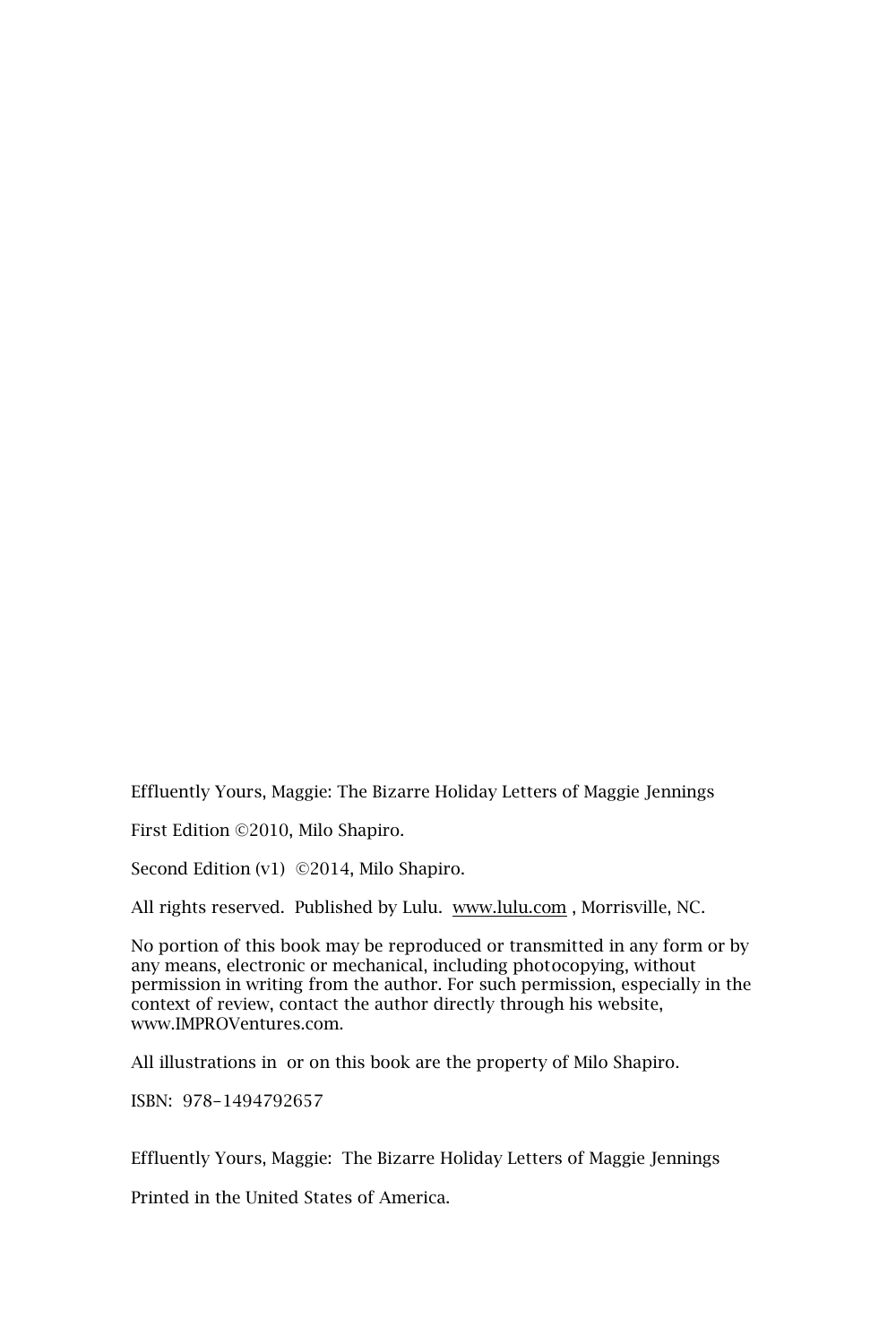# *DEDICATION*

## *To Jennifer Coburn*

*Whose twisted mind planted the seed for all things Maggie to have ever happened*

*and to*

## *the Coburn/O'Nell Christmas group*

*who each year tolerate, laugh at, and groan through another chapter of Maggie's bizarre life*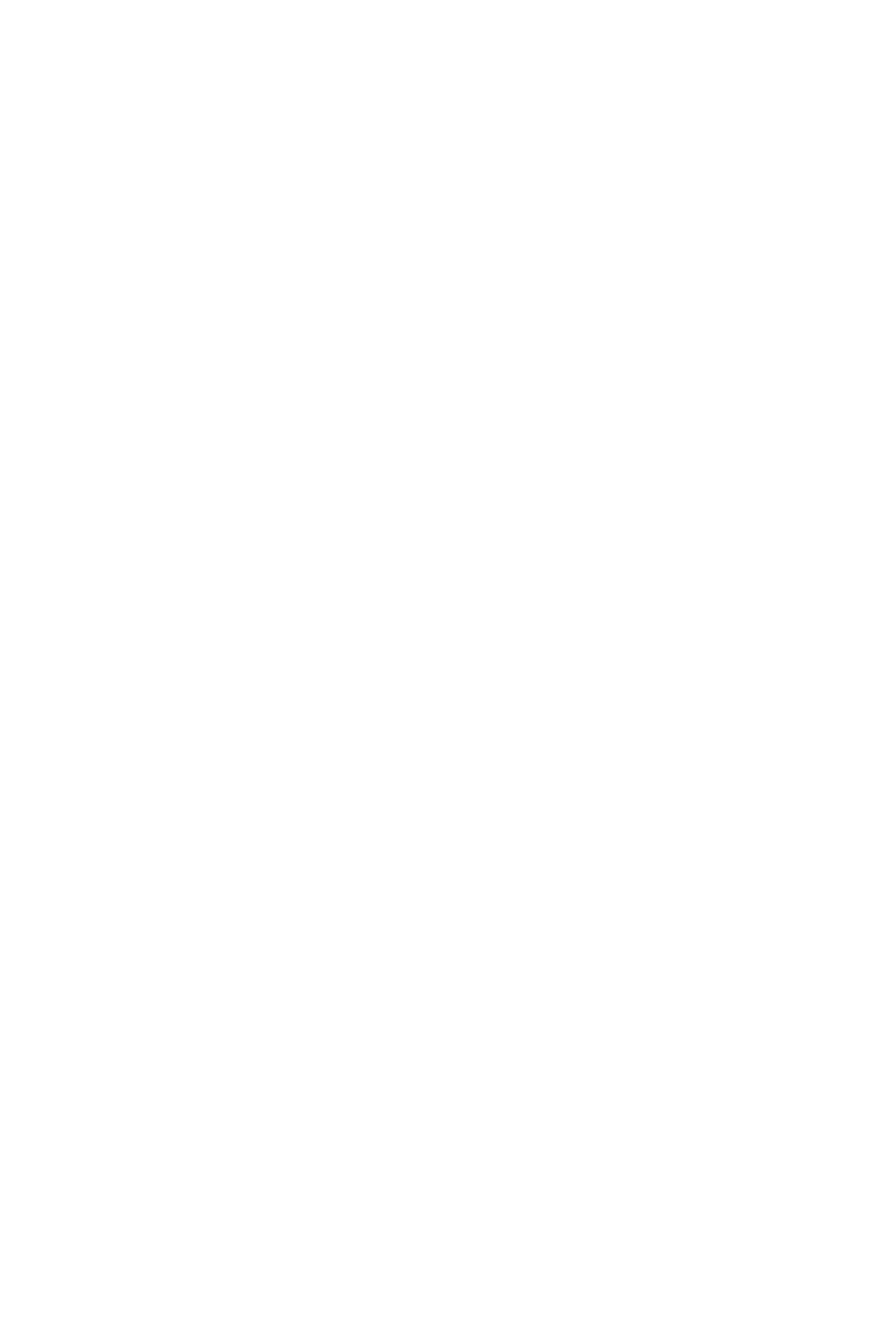### **The Background and Bizarre History of Maggie Jennings** \_\_\_\_\_\_\_\_\_\_\_\_\_\_\_\_\_\_\_\_\_

Don't skip this chapter, okay? Seriously.

"Background" sounds kinda boring and I know I *personally* usually skip these parts, but knowing the peculiar and nutty story of Maggie's creation and development will add greatly to your enjoyment of this book. You may get more laughs at how she was created than anything else about her life!

So okay; you know those horrible Christmas letters you get from people where it's just a giant bragfest about how great everything is in their family? The ones that are *way* over the top? They generally make you feel one of two ways.

It's either:

1) "What's wrong with *my* life? Everything in *her* life sounds so great, while my kids just put glue in their hair *again,* and I've been dressing out of the laundry basket for three days because I haven't got time to put everything away?"

Or, as you're still reading the letter:

2) "God, I hate her."

I use "her" because it does tend to go that way, though I've certainly gotten some icky holiday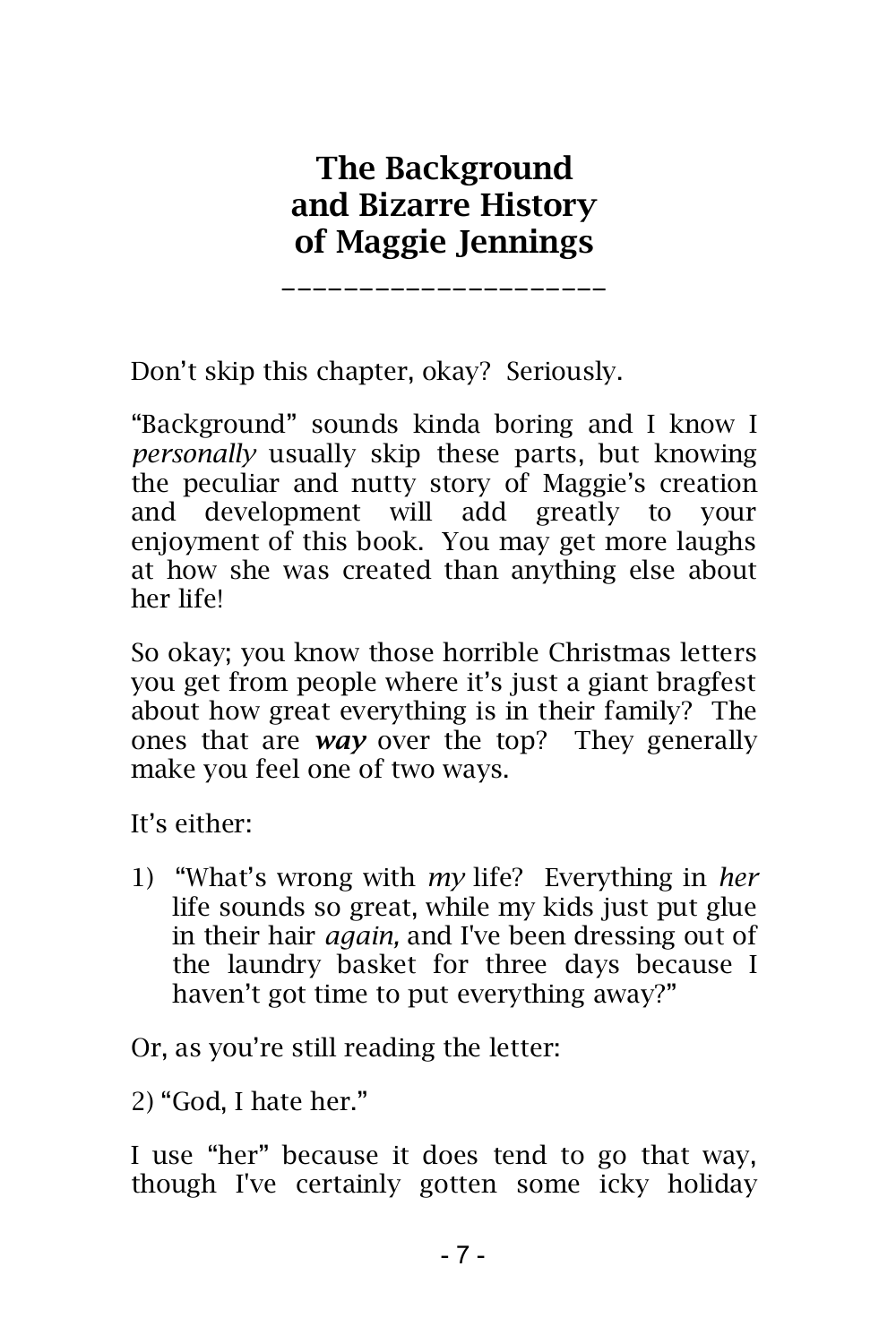letters from guys as well. But, for the most part, guys wouldn't think of doing a holiday letter. Or mailing cards. Or noticing it's Christmastime at all till someone says, "What are you getting Donna for Christmas?", yielding a reply like, "Shoot  $-$  when does *that* fall this year?"

But I digress. The point is we've all gotten those syrupy sweet letters that you know are hiding a world of pain. Come on, you know it. When the letter reads "We're so proud of Donald Jr.'s achievements in lacrosse," you know that what they *aren't* saying is that gym class is the only subject he's *not* failing.

Well, in 1996, my friend, novelist Jennifer Coburn, got yet another letter that had her reaching for Pepto-Bismol. She showed it to her co-worker, Amy, who agreed it had gone past the point of an annual catching-up and turned into an ego trip for the holidays. Jennifer and Amy, bored at work, decided just for fun to create a letter from a fictional woman whose Christmas tomes were so icky-perfect and garishly boastful that you just couldn't *stand* her by about the third paragraph − especially once she starts to get new-agey spiritual and poetic.

But then came the real fun.

"Hey, what if," Jennifer said, "we actually sent these out to people and left them wondering who the heck this person is? Who *is* this Maggie Jennings? And what if we personalized them slightly so that the recipient couldn't assume he or she had received the letter by mistake?"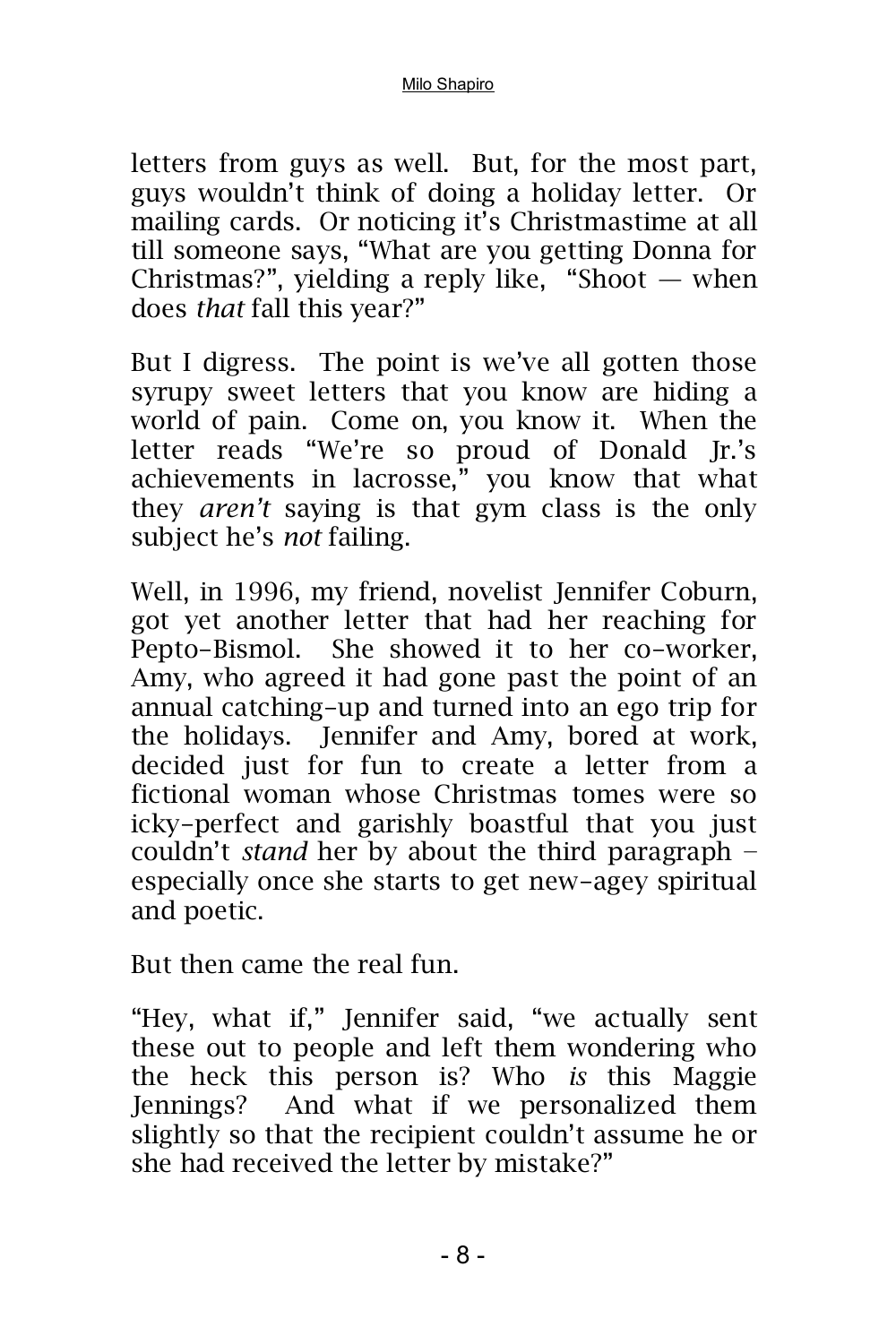The idea so tickled them that they sent out over a dozen copies of Maggie's letter and then just waited a bit.

I was one of the first to get that personallyaddressed letter from Jennifer. My name is Milo and it has definitely not been changed to protect the innocent. (Oh, I may have been innocent at the *beginning* of this story, but far from it by the end!)

I still remember looking at the envelope and return address (fictional as it was) and thinking, "Who is this?" but, being bad at names, that happens to me now and then. I was sure whatever was *inside* would make it clear who she was…but it didn't. Instead, as you'll see in the 1996 chapter, it told me:

- $\Rightarrow$  details of their life that were far too personal to be shared (how much her husband's salary increased);
- $\Rightarrow$  about an event where she had invited 300 of their closest friends (but to which apparently *I* hadn't been invited);
- $\Rightarrow$  far more about the Jennings children than anyone but a grandparent would care to hear.

It started out "Dear Milo" and this was 1996. Not many housewives were doing mail merges and databases then, so it seemed that this odd woman had very specifically written this to me…even asking me about my family in New York!

I called my parents to ask if they knew who she was. I asked a number of friends, co-workers, and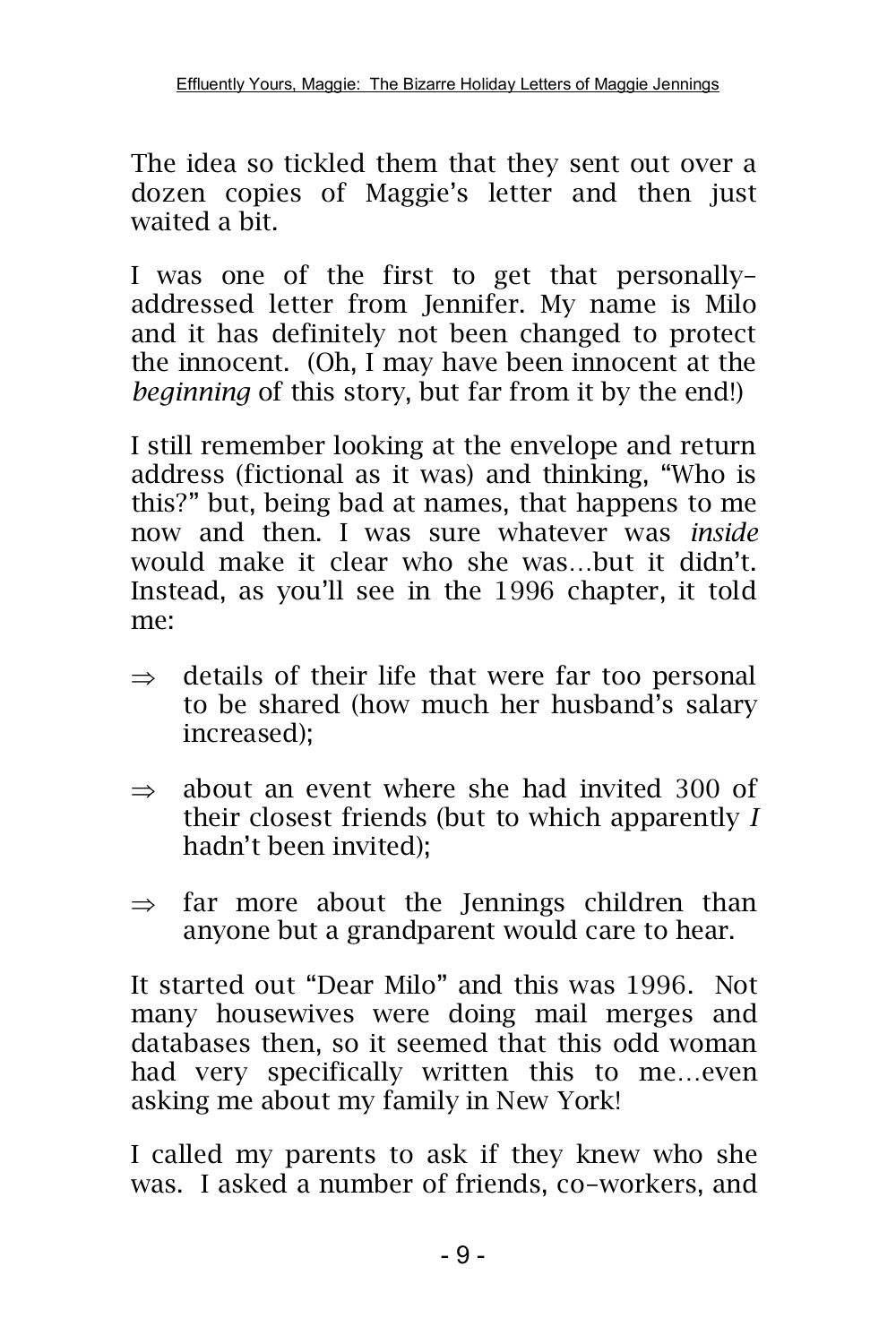#### Milo Shapiro

colleagues, coming up with different theories on where my paths could have crossed hers. No one knew, but they all found her letter pretty repulsive. It was driving me nuts.

Finally, just before Christmas, I had a number of friends over for a holiday gathering. Jennifer took me aside at one point and said to me, "Did you happen to receive a letter from a Maggie Jennings?" I nearly gasped in excitement that someone else must have received the letter as well. "Yes! Did you get it, too? Who is she? Do you know her?"

She pulled me into a corner and whispered, "Shhhh…**I'm** Maggie Jennings." I was floored as she told me the story behind it. Before I could even think about whether I was upset with her, I had thought of about nine people upon whom I planned to play the same joke. And it was fun every time! By Christmas night (which I've annually spent with Jennifer for over fifteen years now), I had a bunch of great stories to share with her about the letter's continued use.

I'll save the details of how these escapades played out for the epilogue, except for one. You need to know a little about *that* story to know where this book came from.

Among others that year, I had sent the letter to my friend Laura and her husband, Dave. Laura's great, but we were not in constant contact and I'd totally forgotten to check back with her and let her know that the letter was a phony. When I finally remembered months later, she almost screamed.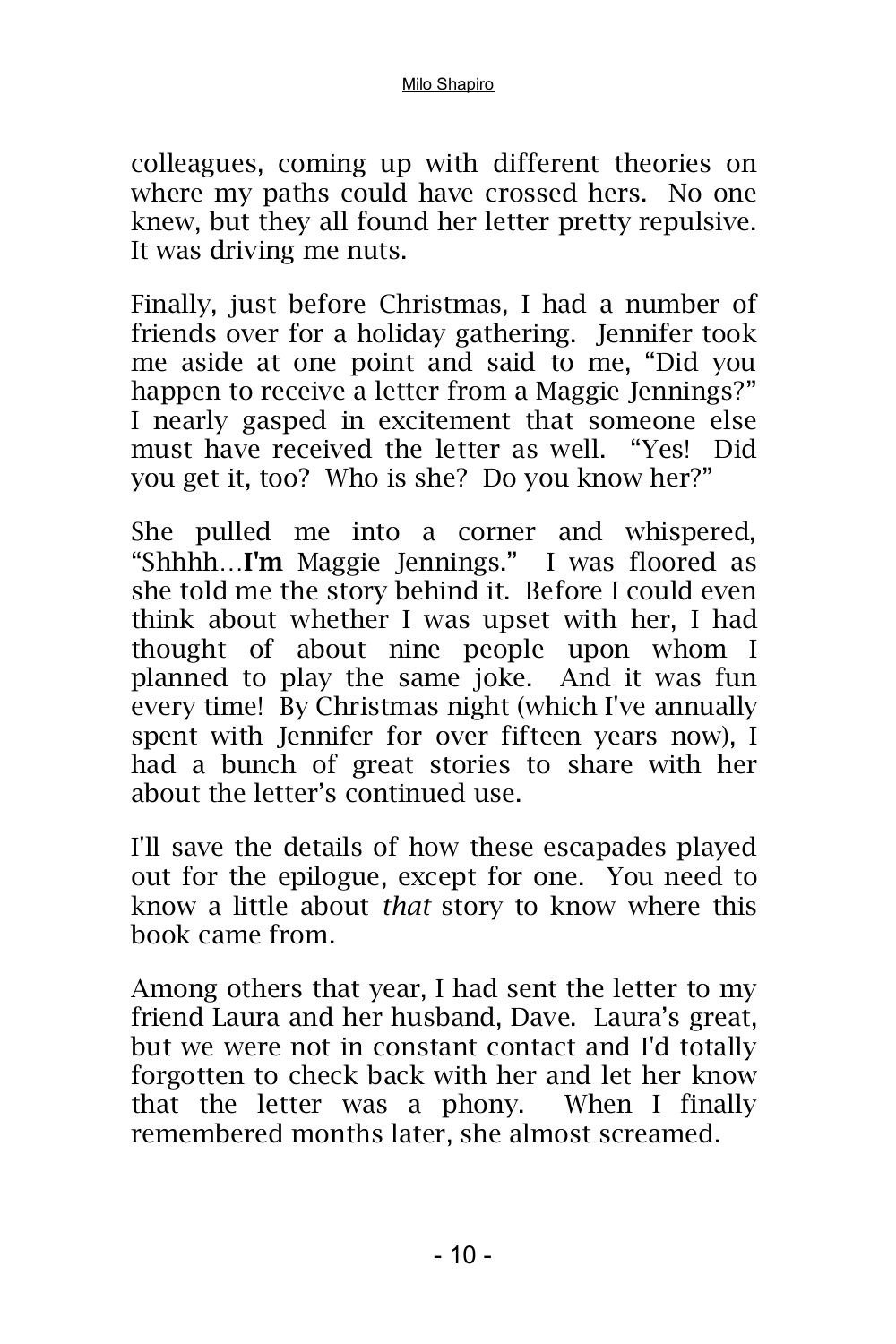"Are you kidding me?!? Dave and I had an outright argument over this one, each of us insisting that the other one must be the one who knew this nut job! He called his mom and we came up with all kinds of theories about how the other person must have met her."

Just as I'd been with Jennifer, Laura was initially a bit frustrated with *me*, but that quickly passed when she got into the idea of taking the joke further. With Christmas approaching in 1997, we decided that Dave needed to receive another letter from Maggie that made it clearer that *he* was the one Maggie really knew rather than Laura.

Since Jennifer was pretty over the whole thing by now, I wrote that letter myself, allowing Maggie's kids to age a year and talking about the newer developments in her life. I made her a bit battier to add to the fun. That Christmas, I brought the letter to Jennifer's house. Everyone there had been a victim of or heard about Maggie's first letter and I surprised them all with the appearance of a sequel. It was a hit.

Jennifer said to me, "You realize you've started something. We're going to need to hear what happens to her every year now."

For well over ten years now, Maggie has written her letters. Each Christmas, we read two: The previous year's to remind us where we left off in her life and the new one with her latest inane ramblings, unintended put-downs, and butchering of the English language.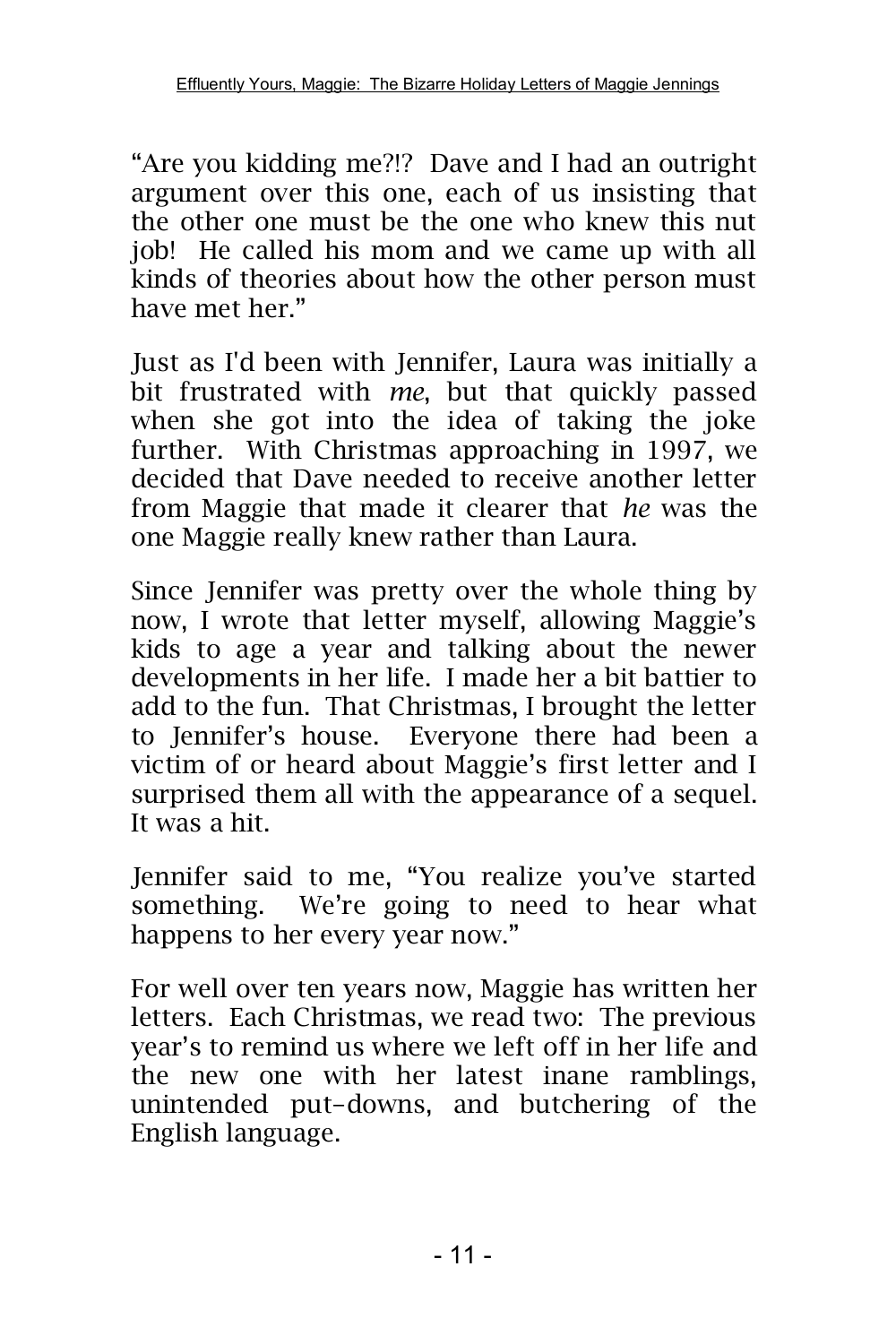Without question, each year Maggie grows more bizarre, dense, ignorant, illiterate, and occasionally outright offensive. In this age of political correctness, Maggie boldly expresses her poor attempts at acceptance, but proves time and again that she's just clueless.

The earlier years have come to look quite tame before Maggie started completely losing it in her own pursuit of "personal growth" − at the expense of all others. In putting together this book, there was a strong temptation to go back and change earlier parts to make them suit what Maggie has turned into. For instance, there's really no explanation as to why her use of the English language deteriorates so much over time, so I could have changed the earlier years. But it felt right to leave the letters just as they were sent each year, especially now that you know the story.

If you enjoy her icky opening letter and can think of a few people *you'd* love to play this joke on, I'm going to give you that opportunity! The original letter is going to be posted in the books section on the website [www.MiloShapiro.com](http://www.miloshapiro.com/) (which is also called [www.IMPROVentures.com\)](http://www.improventures.com/) for you to download. I hereby give you permission to download that letter and send it to others, with the following two restrictions:

1) The only things you may change are:

- a. The return address to something more believable for your recipient
- b. The name following "Dear" so that it's personalized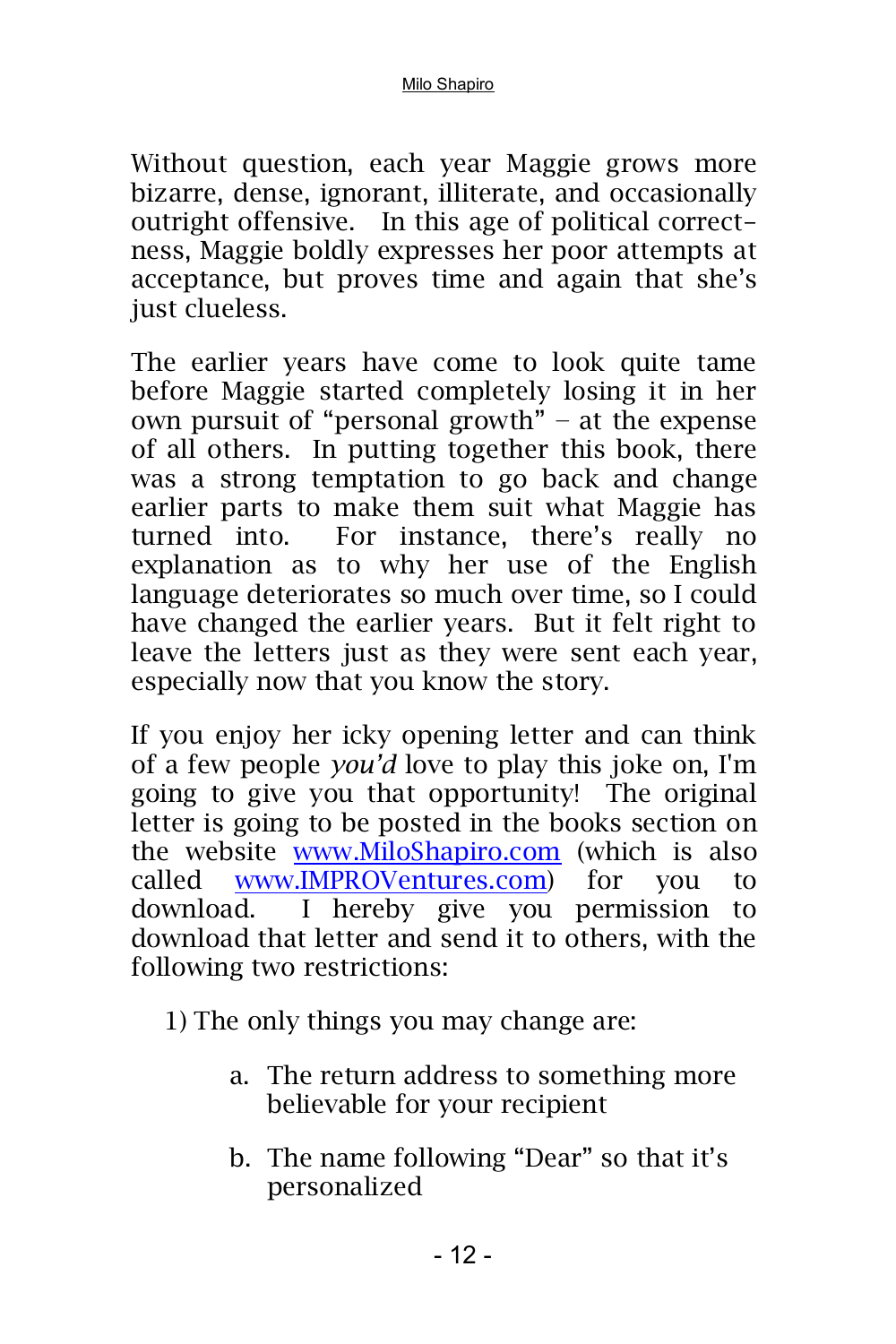- c. The Year in the heading
- d. The third to last line, right before "With warmth, love, and excitement" such that you mention something about them (like their kids or a hobby) that makes it clear that Maggie actually knows them
- 2) After you break the joke to them (best done by waiting a week and saying, "Say, did you get a Christmas letter from someone named Maggie Jennings?" and watching them react), please tell them about this book and encourage them to share the letter, too!

Finally, those in our circle have occasionally talked about what would become of Maggie, her family, and these letters. This is why the prologue is dated far, far into the future, allowing the book to be a look back from what becomes of the Jennings family.

Enjoy…and know that Maggie loves you more deeply than she can express…but that won't stop her from trying!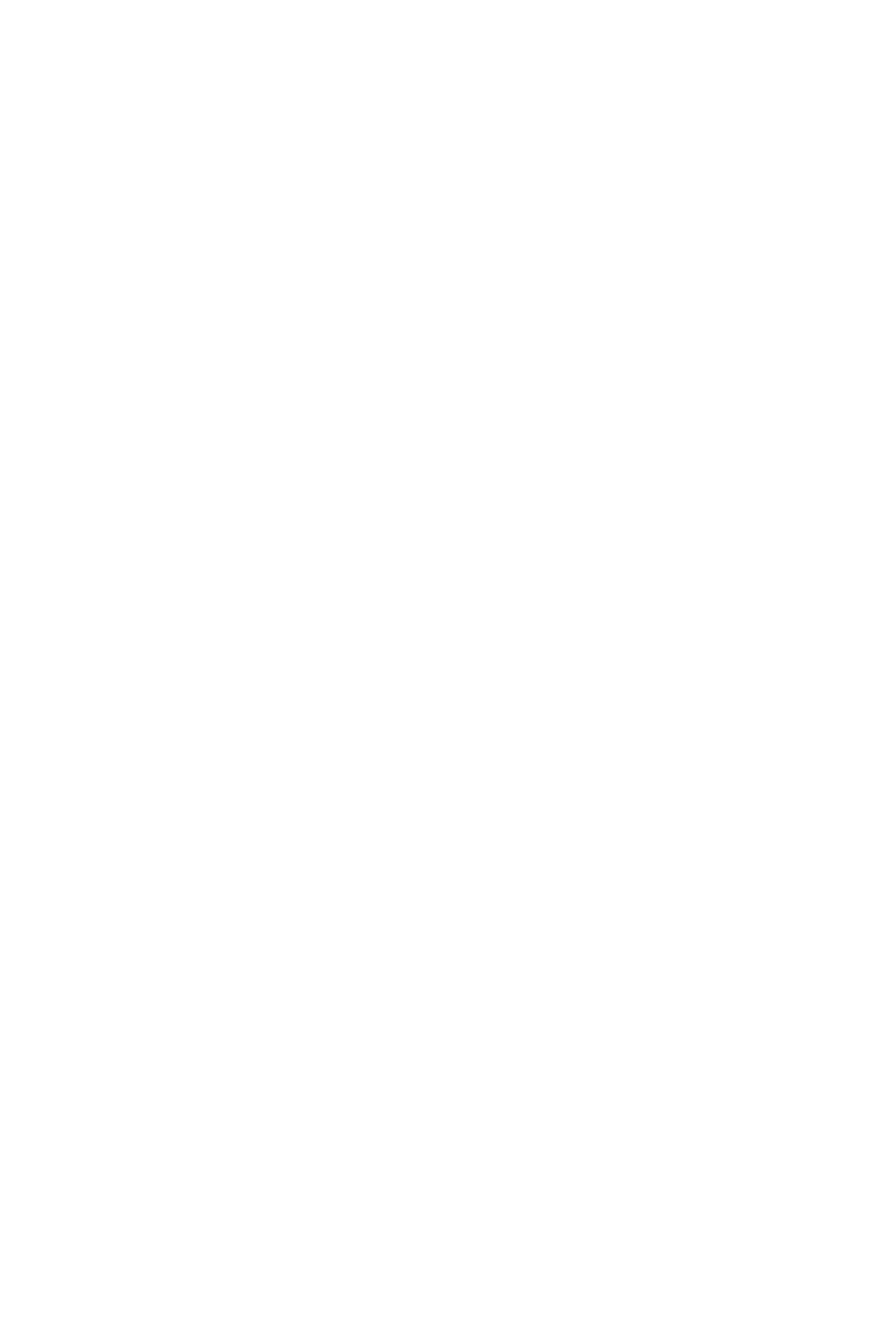# **Prologue Letter: From Maggie's Son, Jimmy**

**December 9, 2069**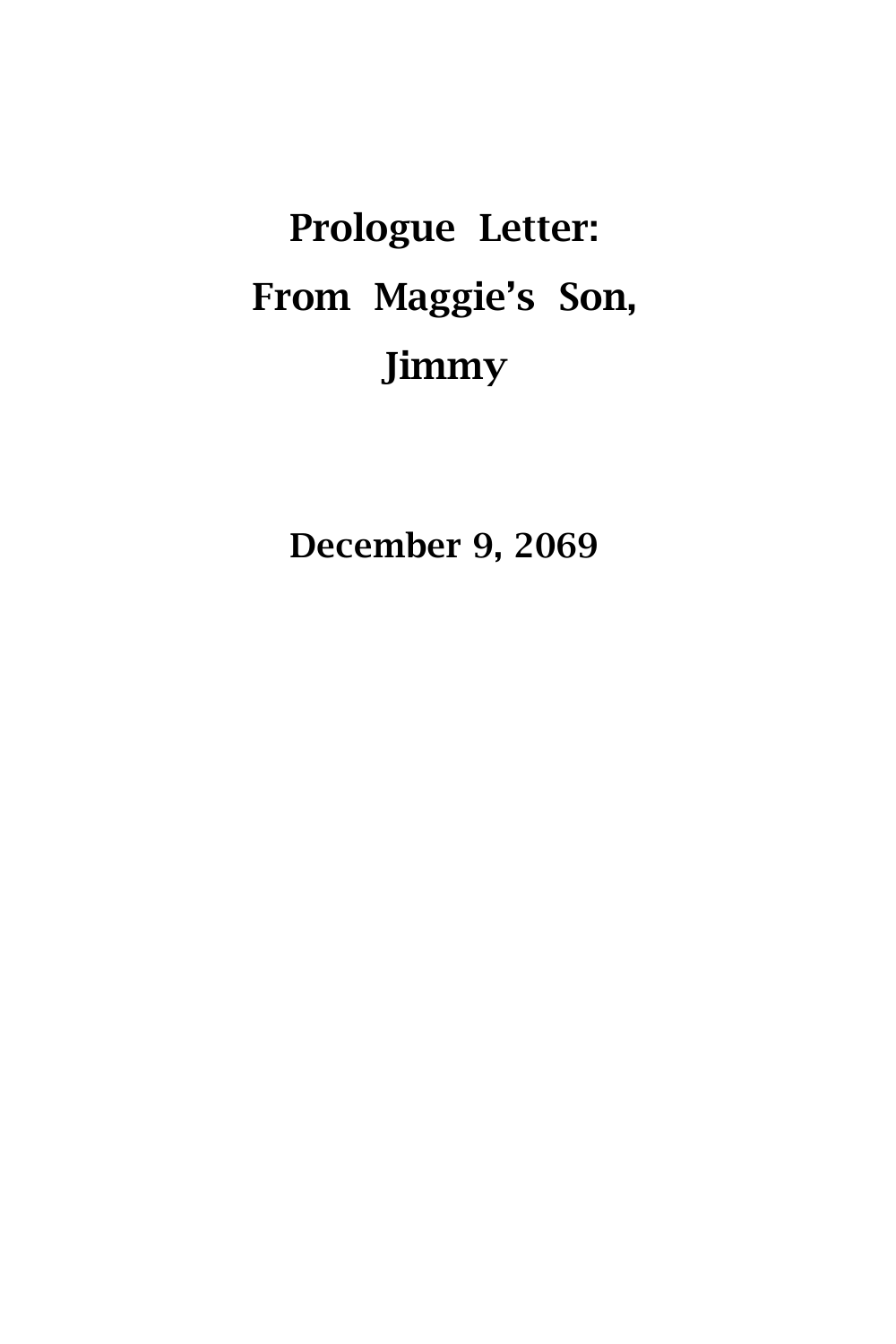## **Jennings Family Tree**

(characters featured in this book are bolded)

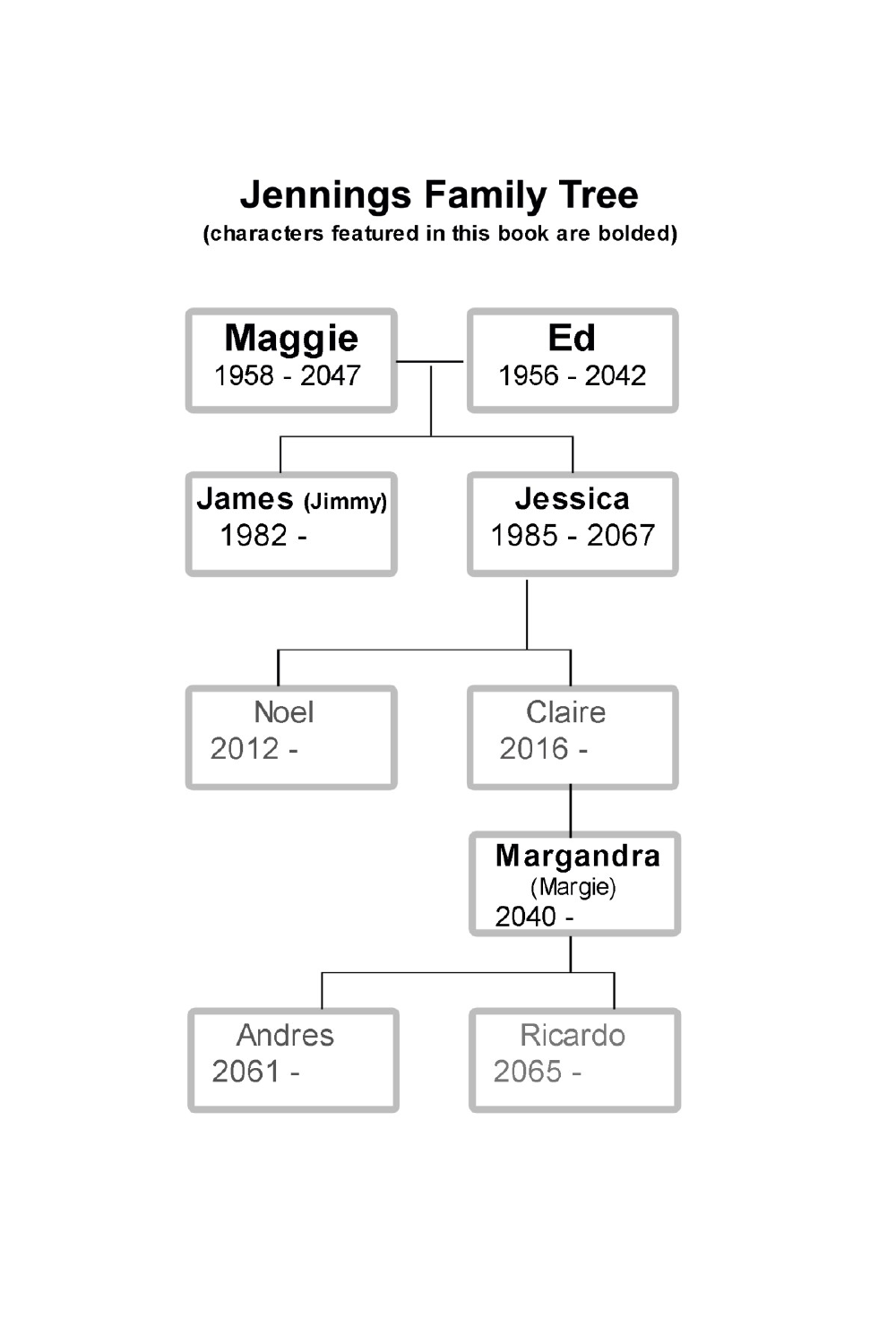Prologue:

A Much, Much Later Letter

#### **Dec. 9, 2069**

James Jennings  $237.9^{th}$  Ave. New York, NY 10009-88AF7

Margandra Sanchez 7557 Glorita Pl. North San Diego, CA 92223-RT89A

Dear Margie,

Sorry I haven't found time to vid you recently; so much going on with the move. It's stranger than I can describe − getting used to the idea of not living here after calling this place home for so many years.

So I expect you're more than a little surprised to be getting an antique 20<sup>th</sup> century type *letter* from me! Well, it wasn't easy! I had to search in four webmarts to find a vendor who still sells *paper*! And don't tell me you've never seen paper before, smart-girl, because I still have a picture you drew for me when you were in primary back in 2046!

I wanted to put ink on paper for the first time in many, many years because it felt right to include a paper letter from me with the rest of this package. It contains a number of letters written by your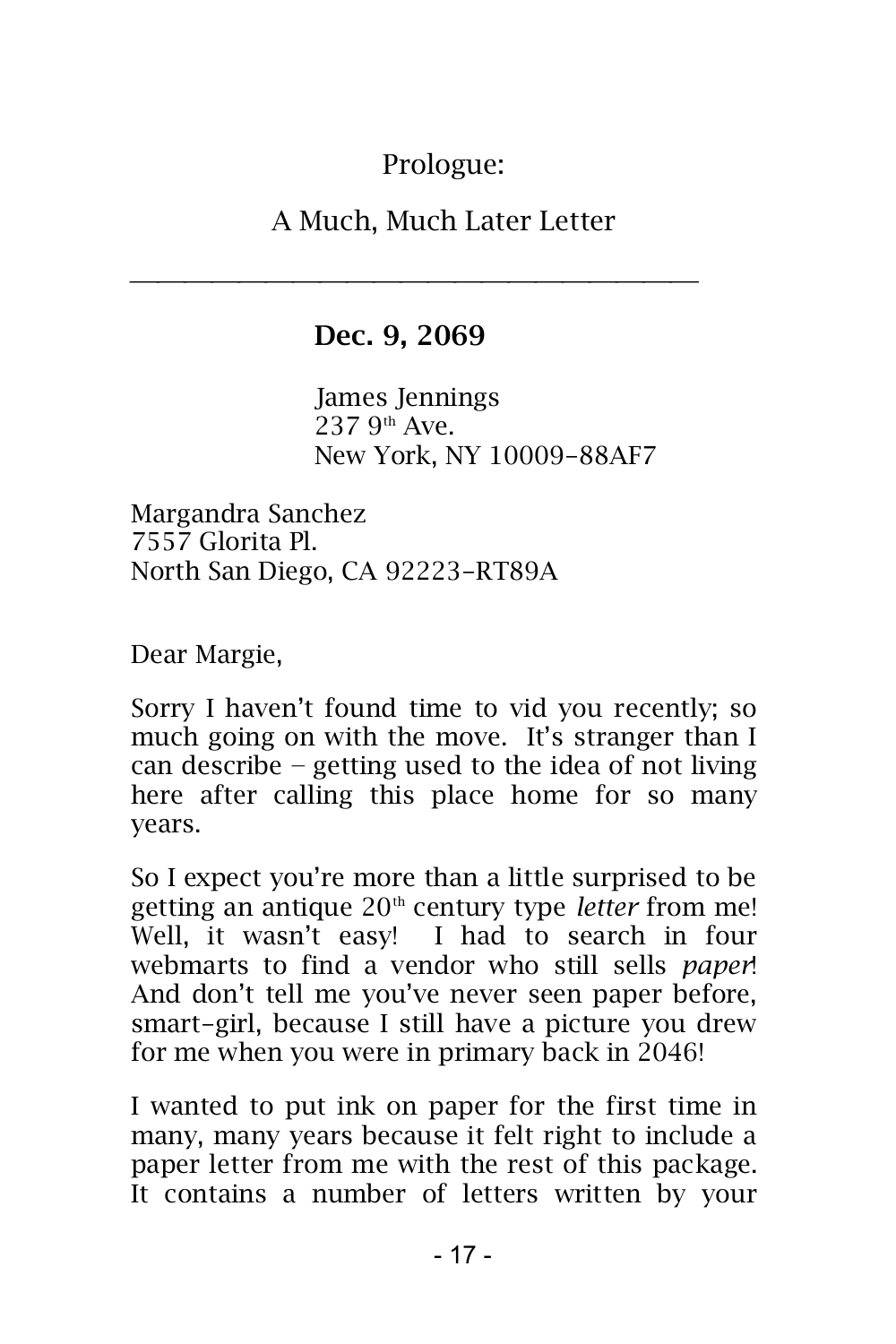#### Milo Shapiro

great-grandmother Maggie, whom you may not know you were partially named after.

Your mother liked the name Cassandra but my mother Maggie (short for Margaret) was so anxious for *someone* to name a child after her that Margandra was the compromise. You were too young to remember her trying to calling you Maggie, too, but you would only answer to Margie, which frustrated my mother immensely (and pleased your Grandma Jessica to no end).

I know you've heard countless stories about your great-grandmother and what a character she was. But it's hard to capture someone like Maggie second-hand. Well, finally, with these letters, I can let Maggie speak to you in her own words.

When Kaleb and I were going through boxes, I found a series of Christmas letters that my mom had sent out between 1996 and 2009! Actually I had first found them about ten years ago and wanted to share them with you then, but my sister wasn't sure she was ready for her granddaughter to read between the lines about some of the issues of her youth. With Jessica's passing (can't believe it's been two years now) and you being very much an adult now, I think there's more value in sharing them than risk of embarrassing Grandma Jessica's memory. And after all, this is a LONG time ago.

Read on…and enjoy a little peek into the woman who was the unconquerable Maggie Jennings. It may explain why your whole family is a bit nuts. She's the only mother I've ever had and I loved her madly…but it sure wasn't always easy.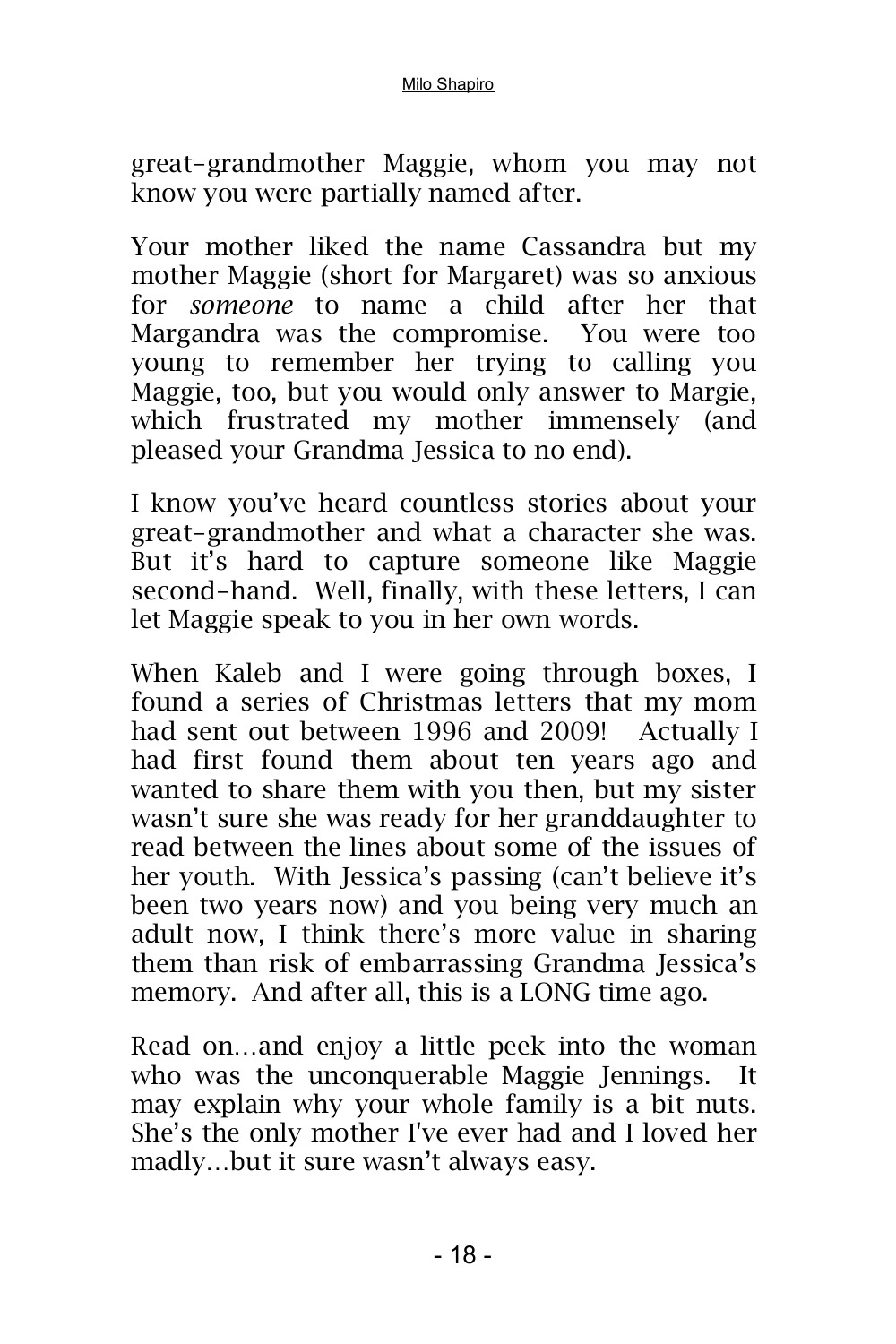With love,

Your Great-Uncle James

P.S.: Can't *wait* to see you and the boys at Christmas!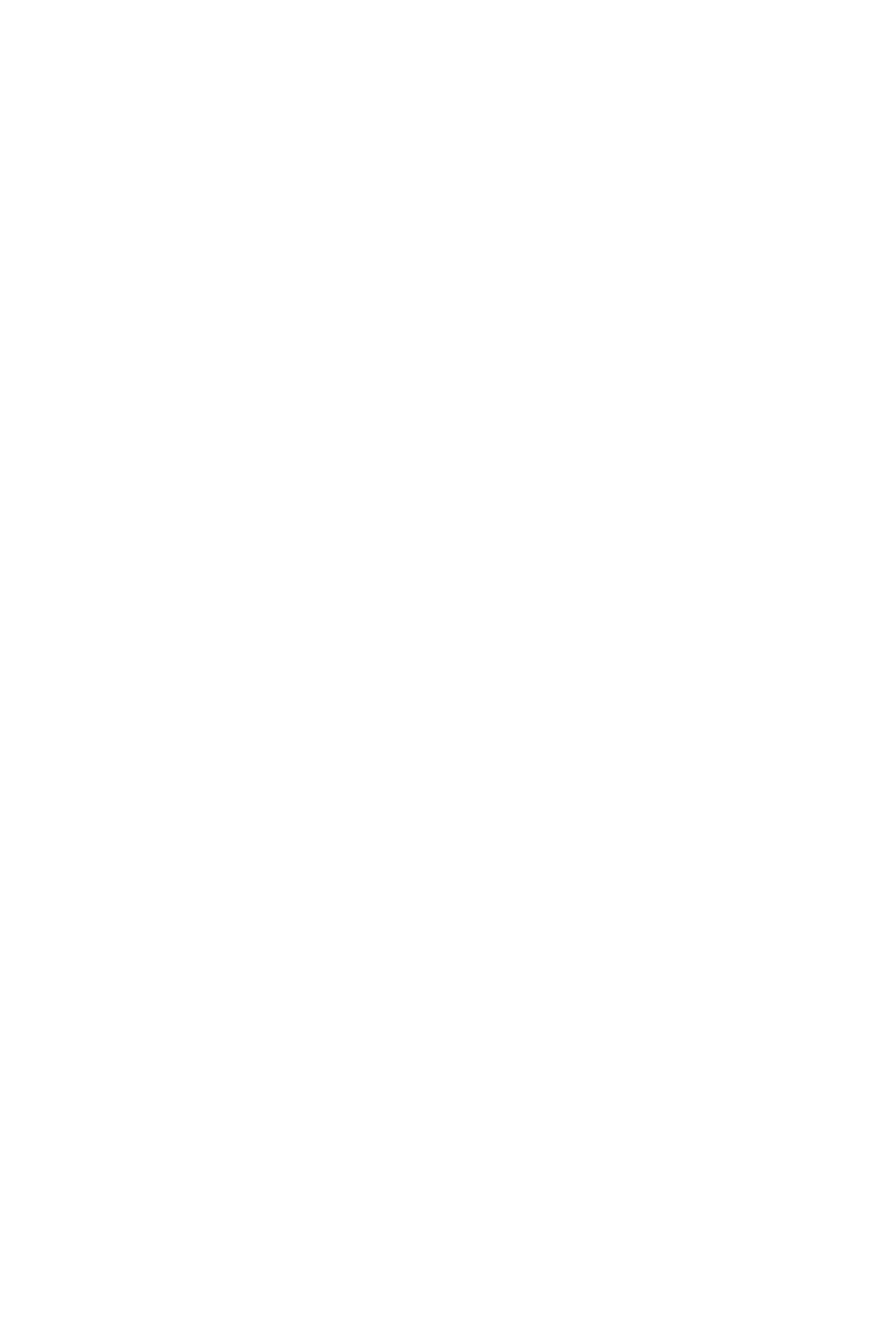##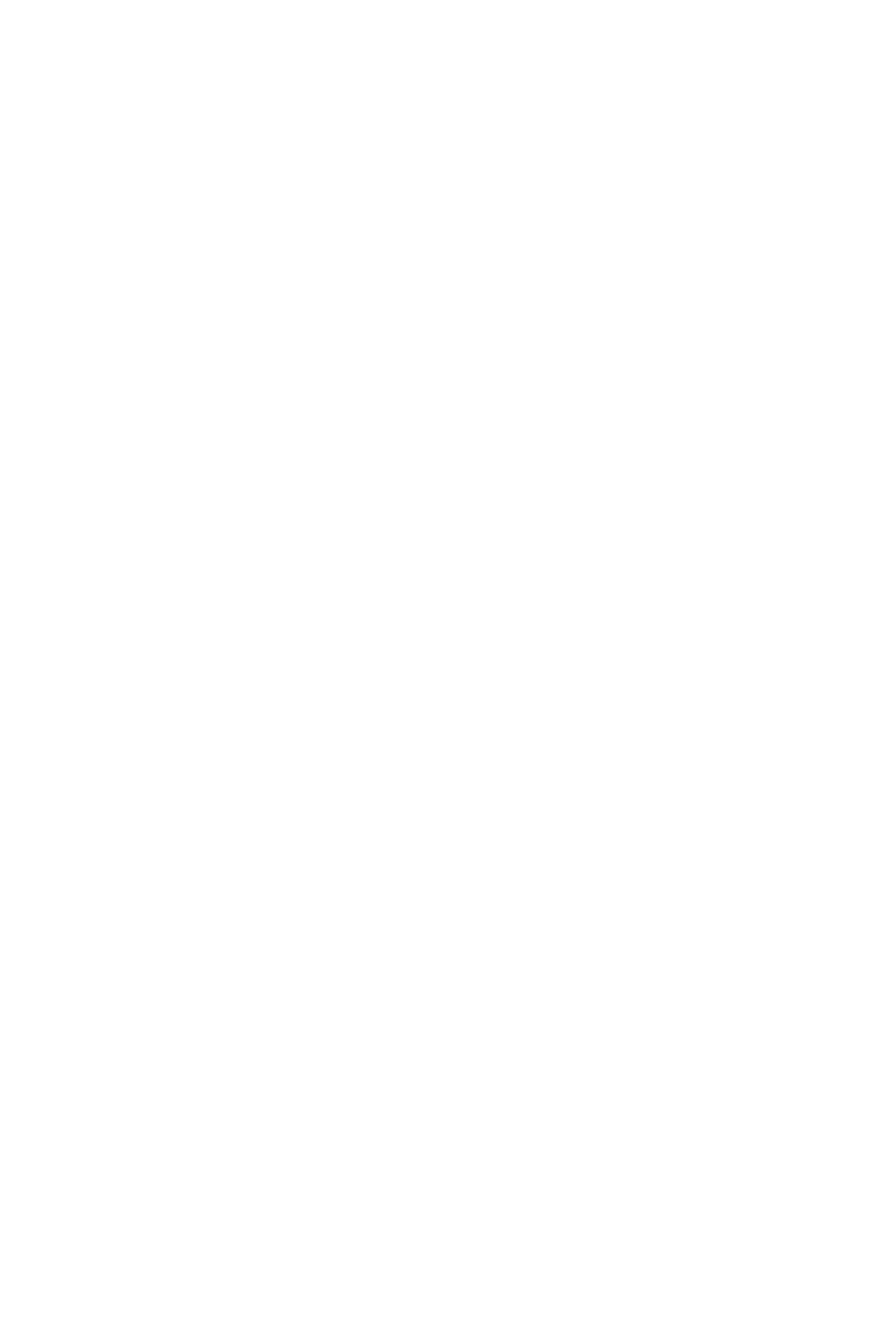The Jennings Jamboree 2312 Elmdale Ave. Simi Valley, CA 93065

## *Happy Holidays from the Jennings Family: Our 1996 Sharing of Joy*

Dear Beloved Friends,

We hope, as you look back and review the last year, you find memories filled with joy and love! And that 1997 takes you to new levels of cherished joy. As always, I apologize for the formality of the Christmas letter but it enables me to share more fully with *all* the people we care about rather than a sentence or two to each.

And when we reflect upon the year that has passed, we simply must reach out to those who have meant the most to us and thank them for their love and friendship. We cherish the times we have spent together and wish to share with you the highlights of our year so that you may know our joy. We do not wish to brag about how grand our life is, but rather we wish to shine the glorious rays of the skyful of happiness onto you as you have done for us over the past years. Life has been a harmonious dance of bliss for us this year and we simply must ask you all to waltz across the floor with us and share the meadow of glee.

First, Ed got a terrific new job as the director of finance and operations at a biotech firm which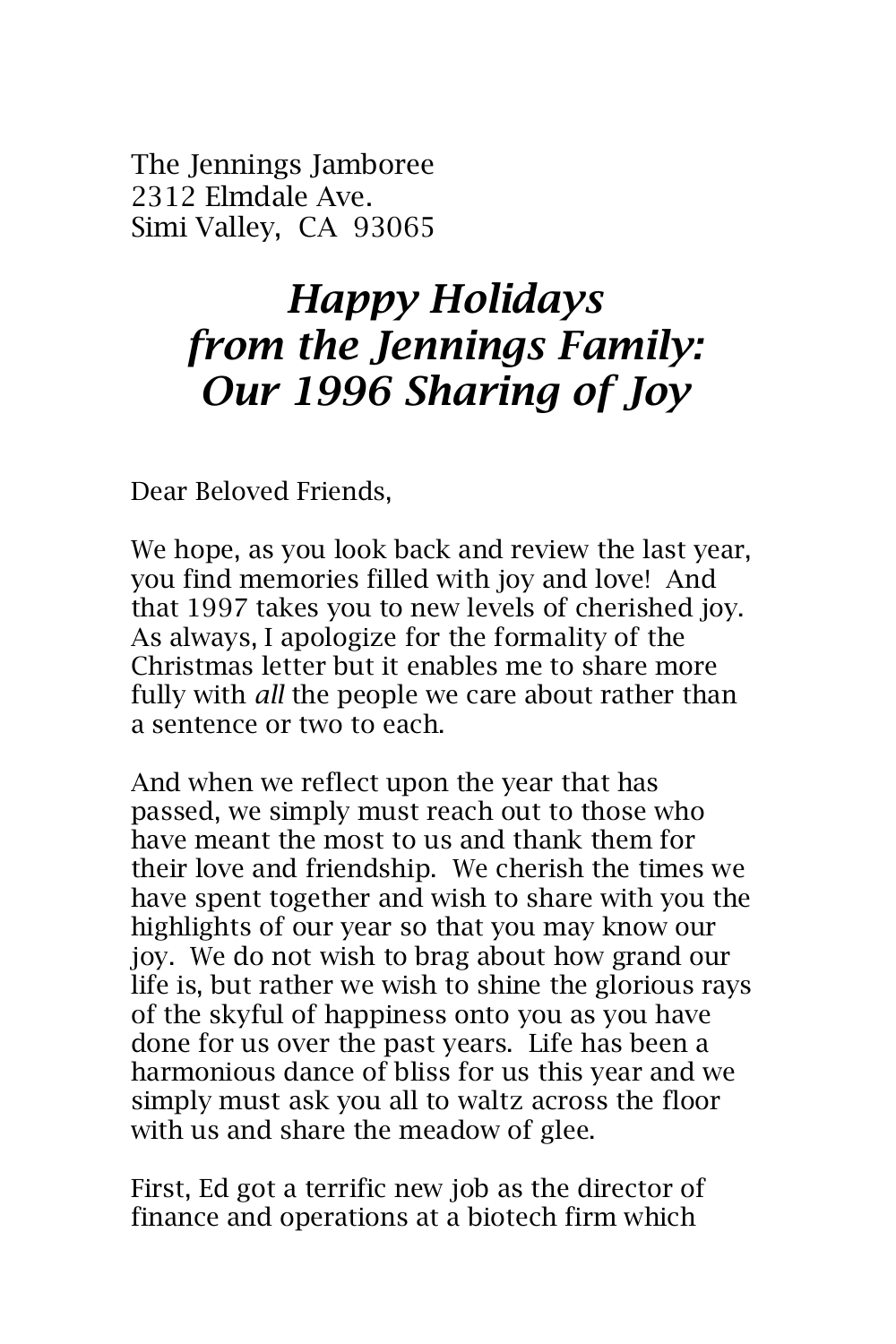manufactures medical research equipment. The job pays about \$25,000 more than he made at the Syntech division, which makes a huge difference now that, of course, college is just around the corner for Jimmy. We are tempted to add a swimming pool to the yard, but are resisting the temptation until we see how much tuition will cost.

And we mustn't forget about Jessica and her many lessons. Her flute sings magical prayers which need her lips only to seem as though she is a participant! One cannot help but be hypnotized by the exotic calls from her "silver wand". It won't be too long, of course, before we're going to be

 

To order your copy of the book and see just how much loopier darling Maggie gets with each passing year, order your copy of "Effluently Yours, Maggie − The Bizarre Holiday Letters of Maggie Jennings" at [www.IMPROVentures.com](http://www.improventures.com/) .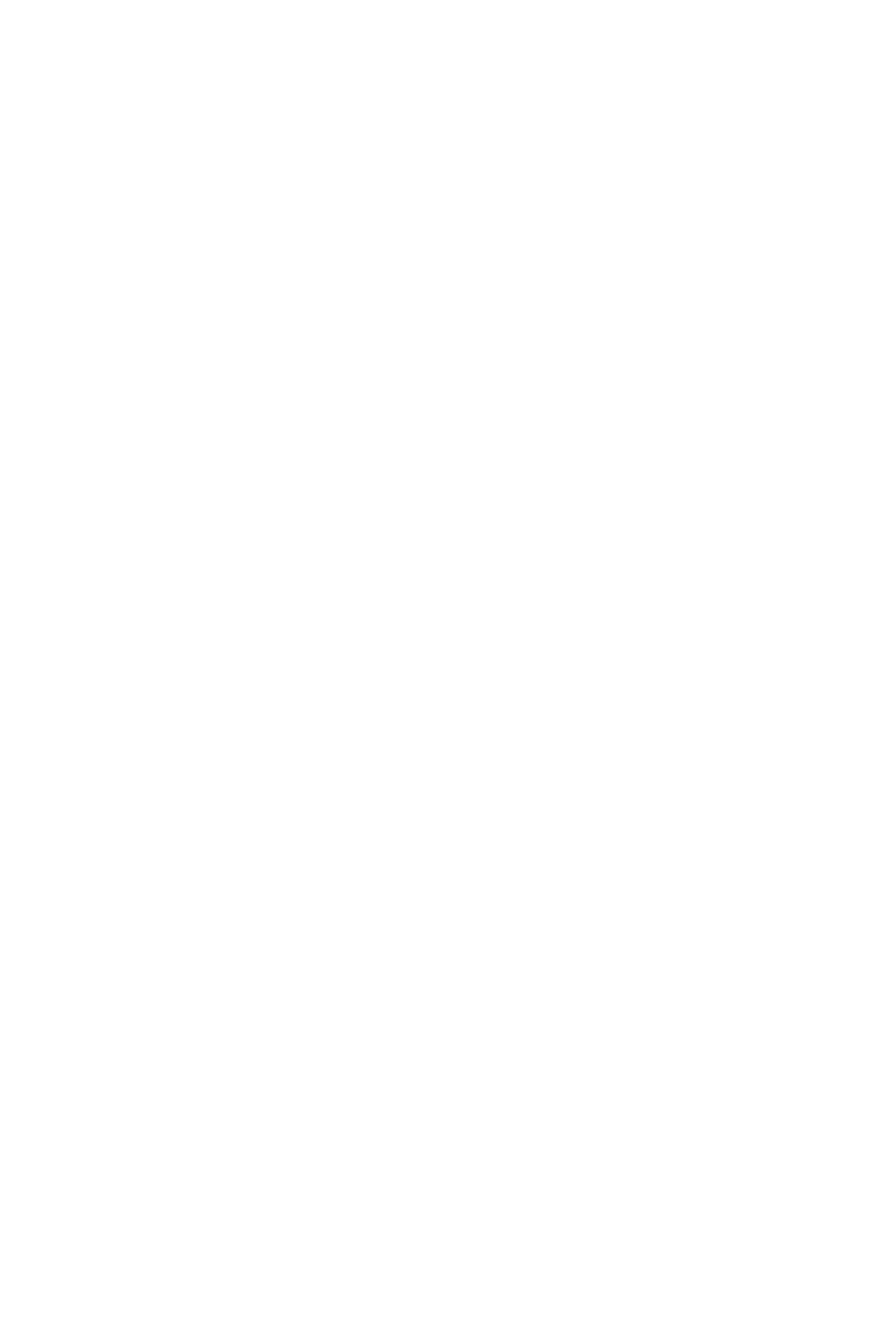### **About The Author**



Milo Shapiro grew up in the suburban town of Syosset on Long Island. He graduated from the State University of New York at Albany with a B.S. in computer science. He then spent fifteen years doing fairly forgettable tasks on computers in New York and San Diego.

In his free time and on vacations from his fulltime job as a programmer/project manager, he studied the art of *improvisation* across California and in Canada, developing a love for both the art form and for how valuable its lessons are *off* of the stage.

In 2000, he left a career in programming to start his own company, *IMPROVentures*, to pursue his goal: Sharing with the world the many ways we can improve both our business and personal skills through the fun and lessons of improvisation. In his teambuilding events and keynote programs, attendees get to play in his world of games as he brings out the lessons in them. More information at:

**www.IMPROVentures.com**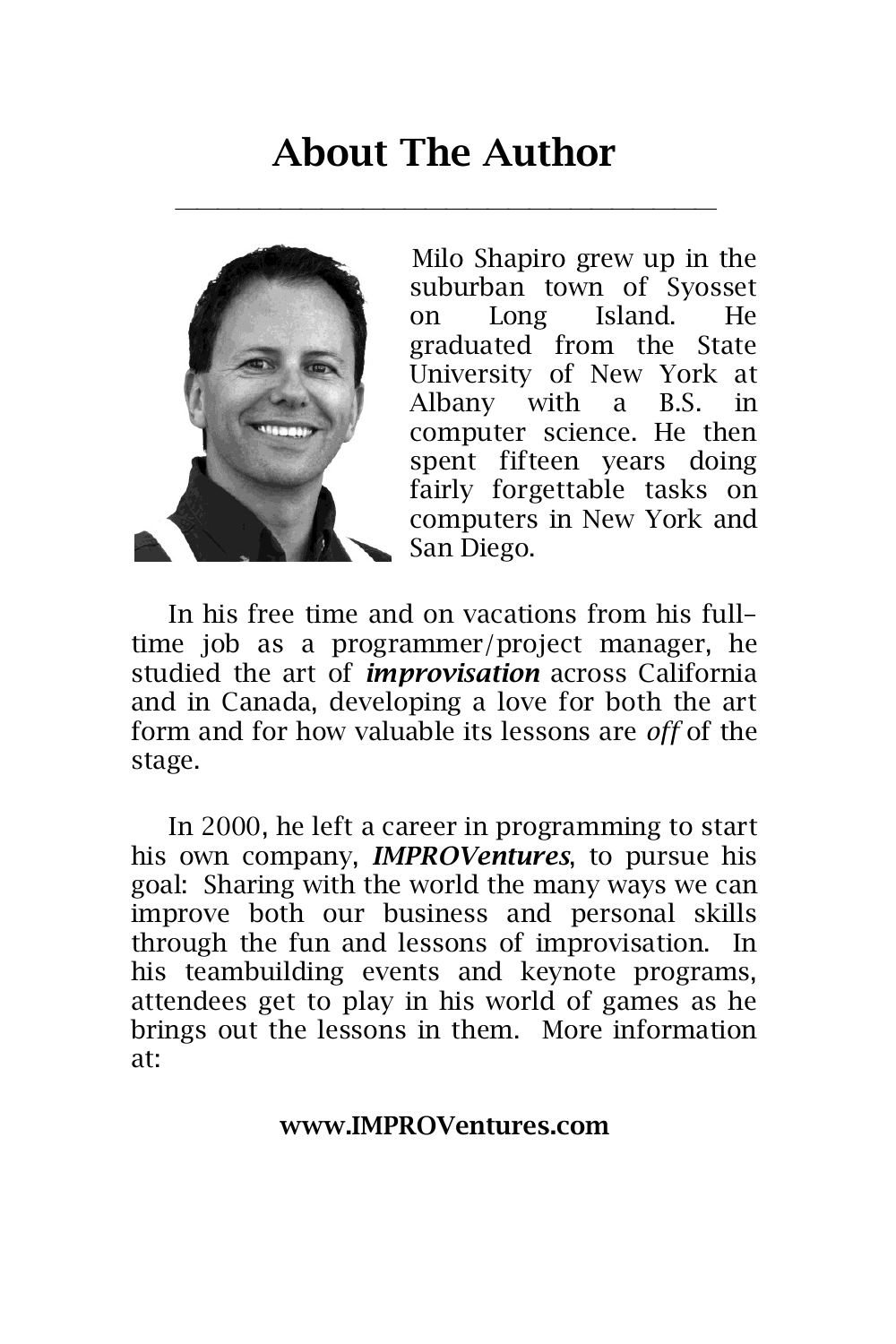Milo is the author of two other books:

*Public Speaking: Get A's, Not Zzzzzz's!* is a fun guide to improving your presentation skills and being better prepared for avoiding potential pitfalls.

*The Worst Days Make The BEST Stories* is a collection of true stories, mostly humorous, from Milo's life and people he's known where there's a life lesson. It was once described as, "…what *Chicken Soup for the Soul*" might have looked like if Jerry Seinfeld had written it."

Milo is also impassioned by editing pictures on Photoshop. His work includes:

- $\Rightarrow$  improving faces and bodies
- $\Rightarrow$  restoring damaged photos
- $\Rightarrow$  making creative alterations like removing people/things from pictures

Check out this clever, fun work at:

#### **[www.FreshenYourPhoto.com](http://www.freshenyourphoto.com/)**

At the time of this publishing, he is hosting a podcast interview show called "Full Speech Ahead!" More at [www.FullSpeechAhead.com](http://www.fullspeechahead.com/) .

Maggie Jennings herself still resides and resounds in Milo's head and, at least for now, both are still permitted to publicly walk the streets of San Diego, California.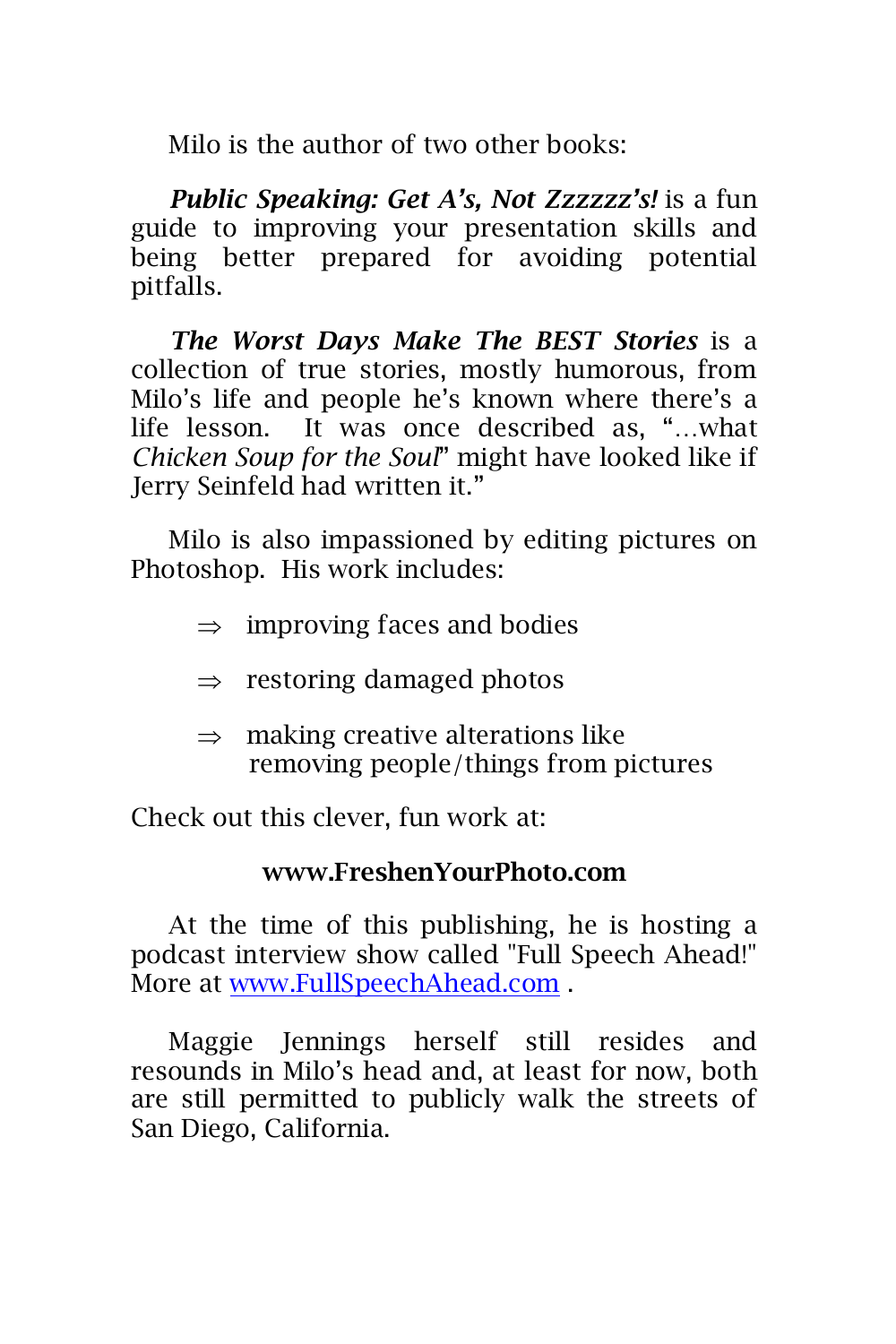### **NOVELS BY JENNIFER COBURN**

#### **The originator of the Maggie Jennings concept**

### *The Wife of Reilly*

Prudence attends her college reunion and reconnects with Matt, the one who got away. After agreeing *this* time to marry him, Prudence has just one little problem: she'll now have to find a new wife for her *current*, perfectlygood husband to leave without guilt. Easy? Or a dizzying train wreck of continual catastrophe?

### *Tales from the Crib*

Talk about bad timing! Lucy Klein is overjoyed to finally tell husband Jack that they are pregnant. But before she can tell him the big news, Jack has something to announce – he wants a divorce! Rather than split up, Lucy and Jack decide to try living together as friends. Co-parenting is grounds for a bumpy road for the frustrated Lucy.

### *Reinventing Mona*

In an effort to win the heart of her longtime crush, poor Mona turns to Mike, a self-proclaimed chauvinist columnist, to be her coach for the inside scoop on what men really want. Mona stages several public relations stunts designed to showcase herself as the height of fabulousness. Clever…or desperate?

> More info on these books and others by Jennifer at **www.JenniferCoburn.com**